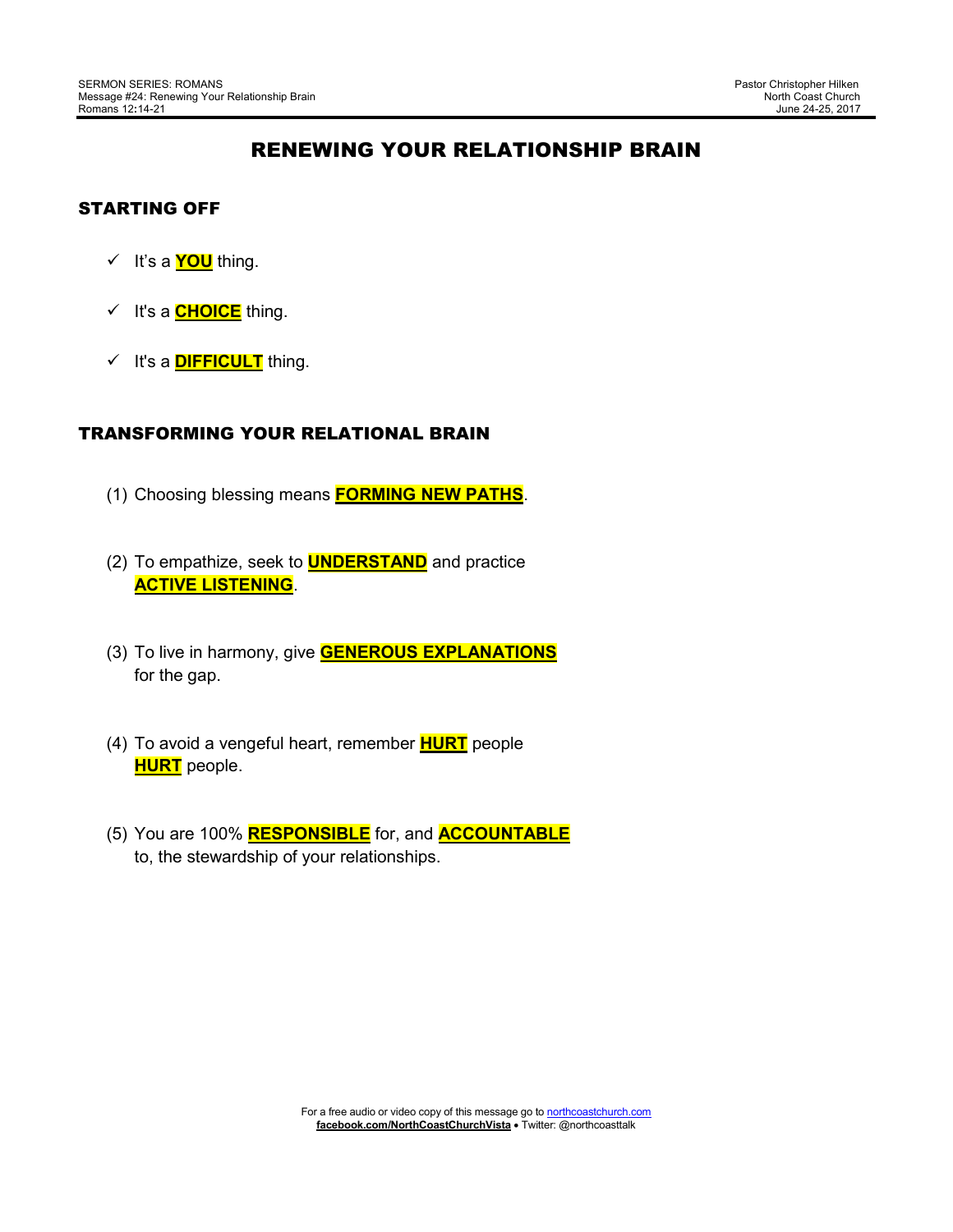(Questions and Scriptures for further study)

**1.** Christopher pointed out that relational growth doesn't just happen automatically. It takes a regular commitment to make good choices and to put ourselves in a place where God can grow us. What do the following verses tell us about our role and God's role in the process of spiritual and relational transformation?

### **Isaiah 64:8** *New International Version (NIV)*

<sup>8</sup> Yet you, LORD, are our Father.

We are the clay, you are the potter;

we are all the work of your hand.

**1 Corinthians 3:1-9** *New International Version (NIV)* 

### *The Church and Its Leaders*

**<sup>1</sup>** Brothers and sisters, I could not address you as people who live by the Spirit but as people who are still worldly—mere infants in Christ. **<sup>2</sup>**I gave you milk, not solid food, for you were not yet ready for it. Indeed, you are still not ready. **<sup>3</sup>**You are still worldly. For since there is jealousy and quarreling among you, are you not worldly? Are you not acting like mere humans? **<sup>4</sup>**For when one says, "I follow Paul," and another, "I follow Apollos," are you not mere human beings?

**<sup>5</sup>**What, after all, is Apollos? And what is Paul? Only servants, through whom you came to believe—as the Lord has assigned to each his task.**<sup>6</sup>**I planted the seed, Apollos watered it, but God has been making it grow. **<sup>7</sup>**So neither the one who plants nor the one who waters is anything, but only God, who makes things grow. **<sup>8</sup>**The one who plants and the one who waters have one purpose, and they will each be rewarded according to their own labor. **<sup>9</sup>**For we are co-workers in God's service; you are God's field, God's building.

### **1 Corinthians 9:24-27** *New International Version (NIV)*

# *The Need for Self-Discipline*

**<sup>24</sup>**Do you not know that in a race all the runners run, but only one gets the prize? Run in such a way as to get the prize. **<sup>25</sup>**Everyone who competes in the games goes into strict training. They do it to get a crown that will not last, but we do it to get a crown that will last forever.**<sup>26</sup>**Therefore I do not run like someone running aimlessly; I do not fight like a boxer beating the air. **<sup>27</sup>**No, I strike a blow to my body and make it my slave so that after I have preached to others, I myself will not be disqualified for the prize.

### **2 Corinthians 3:17-18** *New International Version (NIV)*

**<sup>17</sup>**Now the Lord is the Spirit, and where the Spirit of the Lord is, there is freedom. **<sup>18</sup>**And we all, who with unveiled faces contemplate the Lord's glory, are being transformed into his image with ever-increasing glory, which comes from the Lord, who is the Spirit.

### **Philippians 3:12-16** *New International Version (NIV)*

**<sup>12</sup>**Not that I have already obtained all this, or have already arrived at my goal, but I press on to take hold of that for which Christ Jesus took hold of me. **<sup>13</sup>**Brothers and sisters, I do not consider myself yet to have taken hold of it. But one thing I do: Forgetting what is behind and straining toward what is ahead, **<sup>14</sup>**I press on toward the goal to win the prize for which God has called me heavenward in Christ Jesus.

# *Following Paul's Example*

**<sup>15</sup>**All of us, then, who are mature should take such a view of things. And if on some point you think differently, that too God will make clear to you. **<sup>16</sup>**Only let us live up to what we have already attained.

2.This weekend Christopher talked about the role of active listening in empathy. How do the following verses add to your understanding of active listening?